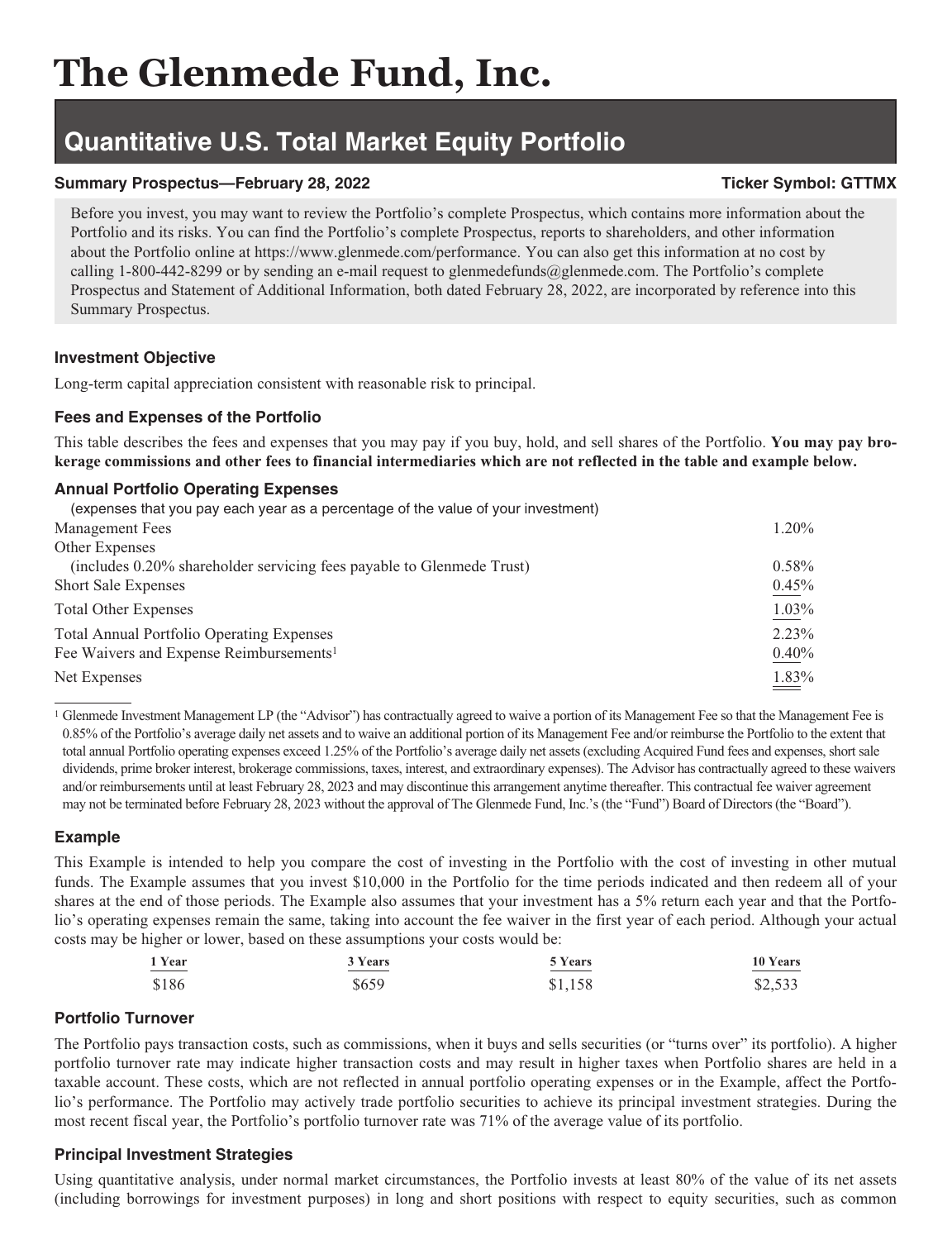### Summary Prospectus—February 28, 2022 **Ticker Symbol: GTTMX**

stocks, of public companies tied economically to the U.S. The Advisor considers a company to be tied economically to the U.S. if the company: 1) is organized under the laws of the U.S., 2) maintains its principal place of business in the U.S., 3) is traded principally in the U.S. or 4) at the time of purchase, is included in a U.S. equity index managed by S&P Global Ratings ("S&P") or FTSE Russell ("Russell"). The Portfolio will invest in companies with market capitalizations, at the time of purchase, that are within the market capitalization range of any stock in the Russell 3000<sup>®</sup> Index. That capitalization range was \$ 257.1 million to \$2,172.9 billion as of May 7, 2021.

The Advisor's selection of securities to buy, sell or borrow is based on a combination of proprietary multifactor computer models and fundamental analysis. The computer models rank securities based on certain criteria, including valuation ratios, profitability and earnings related measures, and material environmental, social and governance (ESG) criteria, and other models focus on risk analysis and overall portfolio characteristics. The Advisor takes long positions in equity securities that the models identify as undervalued and more likely to appreciate, and takes short positions in equity securities that the Advisor identifies as overvalued and more likely to depreciate. The Advisor will determine the size of each long or short position and its impact on the risk to the overall portfolio. The frequency and size of short sales will vary substantially in different periods as market opportunities change. Under normal circumstances, the Portfolio will generally have an operating target of 60-140 long positions that may range from 100% to 150% of net assets, and 40-100 short positions that may range from 0% to 50% of net assets, from time to time. The Portfolio may actively trade its securities to achieve its principal investment strategies.

#### **Principal Investment Risks**

All investments carry a certain amount of risk and the Portfolio cannot guarantee that it will achieve its investment objective. In addition, the strategies that the Advisor uses may fail to produce the intended result. Each risk summarized below is considered a "principal risk" of investing in the Portfolio, regardless of the order in which it appears. Different risks may be more significant at different times depending on market conditions and other factors. An investment in the Portfolio is not a bank deposit and is not insured or guaranteed by the Federal Deposit Insurance Corporation or any other government agency. Therefore, you could lose money by investing in the Portfolio.

The Portfolio may be appropriate for you if you are investing for goals several years away and are comfortable with stock market risks. The Portfolio would **not** be appropriate for you if you are investing for short-term goals, or are mainly seeking current income.

**Market Risk:** Stocks may decline over short or even extended periods of time. Equity markets tend to be cyclical: there are times when stock prices generally increase, and other times when they generally decrease. In addition, the Portfolio is subject to the additional risk that the particular types of stocks held by the Portfolio will underperform other types of securities. Market risks, including political, regulatory, market, economic and social developments, and developments that impact specific economic sectors, industries or segments of the market, can affect the value of the Portfolio's investments. Natural disasters, public health emergencies (including pandemics and epidemics), terrorism and other global unforeseeable events may lead to instability in world economies and markets, may lead to market volatility, and may have adverse long-term effects. The Portfolio cannot predict the effects of such unforeseeable events in the future on the economy, the markets or the Portfolio's investments. For example, the novel strain of coronavirus ("COVID-19") outbreak has resulted in serious economic disruptions globally. The impact of this outbreak has negatively affected the worldwide economy, as well as the economies of individual countries, the financial health of individual companies and the market in general in significant and unforeseen ways. Although vaccines for COVID-19 are becoming more widely available, the duration of the COVID-19 outbreak and its full impact is currently unknown, and it may exacerbate other risks that apply to the Portfolio.

**Short Sales Risk:** The Portfolio's short positions involve a form of leveraging of the Portfolio's assets, and may involve more risk than other funds that do not engage in short selling. The Portfolio's short positions may result in a loss if the price of the borrowed security increases between the date of the short sale and the date on which the Portfolio purchases the security to replace the borrowed security. This potential loss is unlimited because the loss increases as the price of the security sold short rises, and the price may rise indefinitely. The use of short sales may cause the Portfolio to have higher expenses than those of other equity mutual funds because of higher transaction costs, premiums, interest or dividends payable to the lender. Market or other factors may prevent the Portfolio from initiating or closing out a short position at the most desirable time or at a favorable price. In addition, the investment of cash proceeds from a short position in equity securities or other investments may increase further the volatility of the Portfolio's net asset value ("NAV") and investment performance, and may result in greater potential investment losses.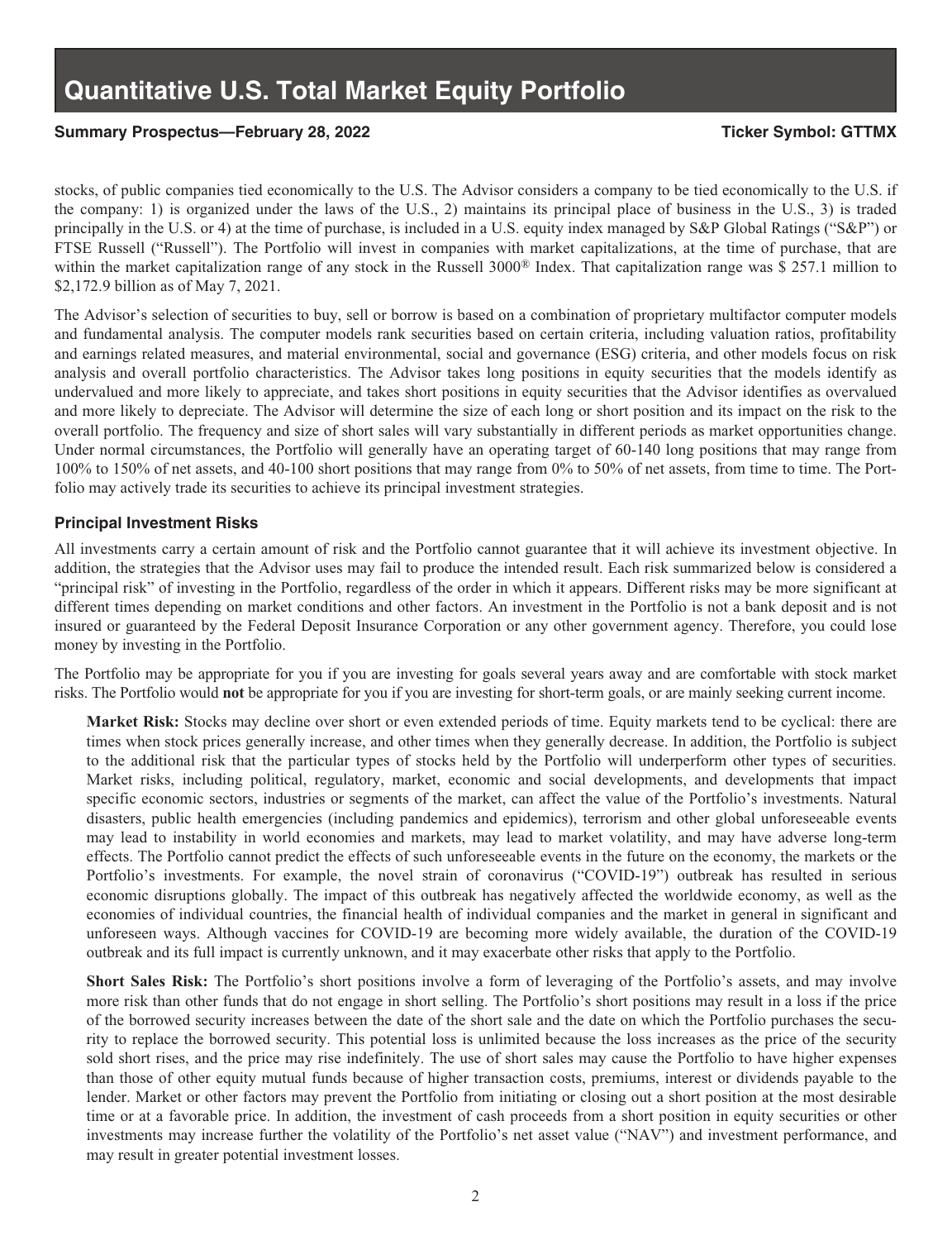#### **Summary Prospectus—February 28, 2022 Ticker Symbol: GTTMX**

Until the Portfolio replaces a borrowed security, it is required to pledge assets with the lender as collateral and to segregate an amount of liquid assets with its custodian to cover the Portfolio's short position marked-to-market daily. Therefore, short sales involve credit exposure to the lender that executes the short sale. In addition, segregated assets cannot be sold while the position it is covering is outstanding, unless it is replaced with similar assets. As a result, there is a possibility that segregation of a large percentage of the Portfolio's assets could affect its portfolio management as well as the ability of the Portfolio to meet redemption requests or other current obligations.

**Frequent Trading Risk:** A high rate of portfolio turnover involves correspondingly high transaction costs, which may adversely affect the Portfolio's performance over time. High portfolio turnover may also result in the realization of short-term capital gains. Distributions derived from such gains will be treated as ordinary income for Federal income tax purposes.

**Investment Style Risk:** The Portfolio's long positions are in securities with earnings growth prospects that the Advisor believes are undervalued. There is no guarantee that the prices of these securities will not move even lower. The Portfolio's short positions are in securities that the Advisor believes are overvalued and are likely to depreciate. There is no guarantee that the prices of these securities will not move higher.

**Value Style Risk:** Although the Portfolio takes long positions in stocks the Advisor believes to be undervalued, there is no guarantee that the prices of these stocks will not move even lower. In addition, the value investment style can shift into and out of favor with investors, depending on market and economic conditions. As a result, the Portfolio may at times outperform or underperform other funds that invest more broadly or employ a different investment style.

**Small Cap Risk:** The Portfolio is subject to the risk that the stocks of smaller and newer issuers can be more volatile and more speculative than the stocks of larger issuers. Smaller companies tend to have limited resources, product lines and market share. As a result, their share prices tend to fluctuate more than those of larger companies. Their shares may also trade less frequently and in limited volume, making them potentially less liquid. The price of small company stocks might fall regardless of trends in the broader market.

**Tax Managed Risk:** The Portfolio uses various investment methods in seeking to reduce the impact of Federal and state income taxes on shareholders' returns. As a result, the Portfolio may defer the opportunity to realize gains.

#### **Performance Information**

The bar chart and table below provide some indication of the risks of investing in the Portfolio. The bar chart shows how the performance of the Portfolio has varied from year to year. The table shows how the Portfolio's average annual total returns for one, five and ten years compare to those of selected market indices. The Portfolio's past performance, before and after-taxes, does not necessarily indicate how it will perform in the future. Performance reflects fee waivers in effect. If fee waivers were not in place, the Portfolio's performance would be reduced. Updated performance information is available by visiting www.glenmedeim.com or by calling 1-800-442-8299.



During the periods shown in the bar chart, the highest quarterly return was 22.49% (for the quarter ended December 31, 2020) and the lowest quarterly return was -33.28% (for the quarter ended March 31, 2020).